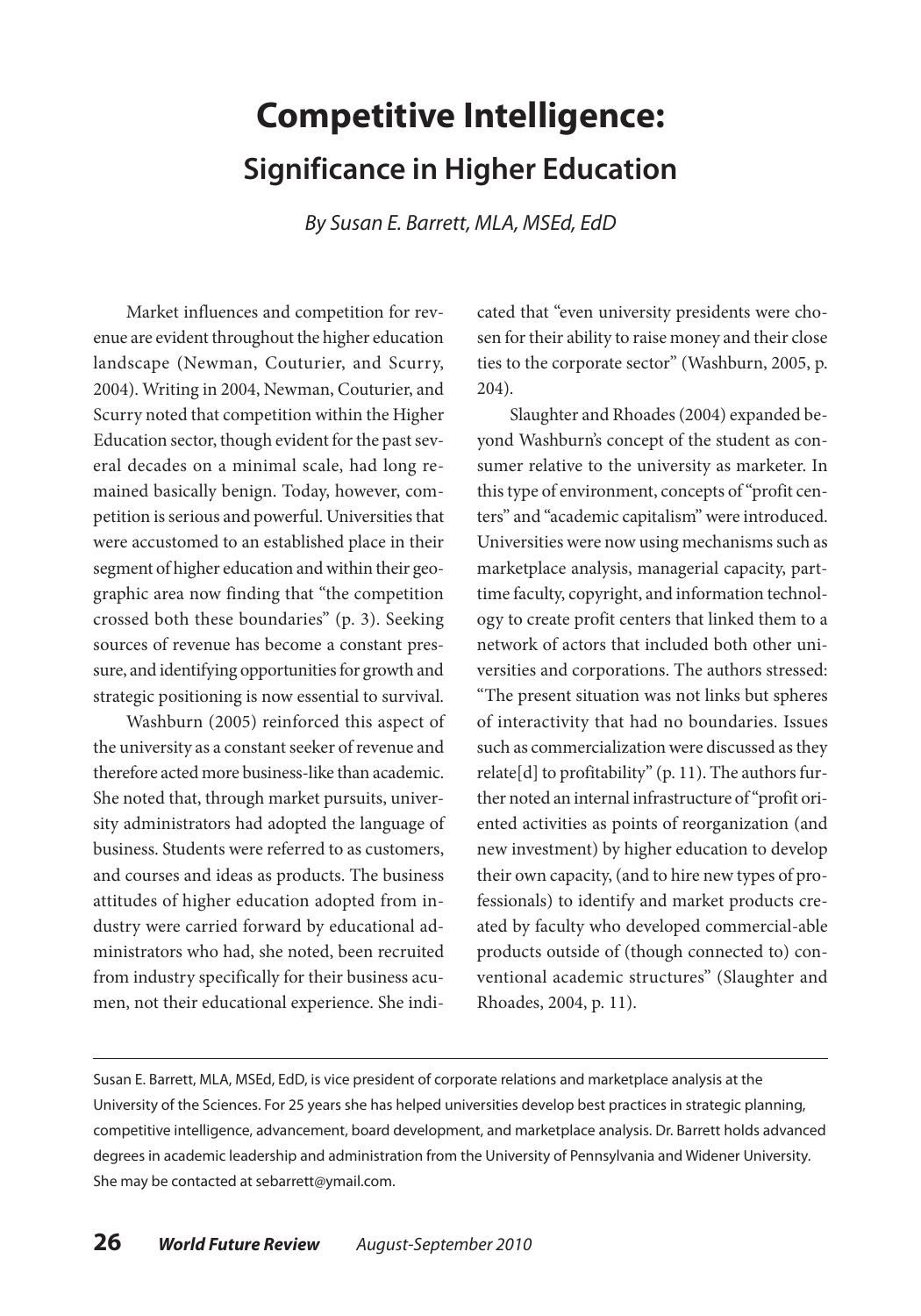Initial activities related to academic capitalism were responses to fiscal shortfalls. In higher education, fiscal crises created a climate that emphasized the need for the development of new sources of revenue above and beyond the ever relied-upon tuition increases. The authors emphasized institutions' continued need to reinforce revenue streams externally (Slaughter and Rhoades, 2004).

These responses to fiscal shortfalls had coincided with what the authors termed the "new economy" (Slaughter and Rhoades, 2004, p.14). They noted that higher education had been responsive to external market forces throughout history. The authors indicated that in the last quarter of the nineteenth-century, "universities integrated with the industrial economy, shifting from a focus on theology, moral philosophy, and education of gentlemen, overseen by the clergy, to science-based disciplines ranging from chemistry and engineering to the social sciences" (p.14). However, at the turn of the twenty-first century, the authors stressed, higher education "[could] not ignore corporations because knowledge was not easily separable from the new economy. In the information society, knowledge was the raw material to be converted into products, process, or service" (p.15).

The authors claimed that universities were now viewed as a major source of "alienable knowledge," and "were in the process of establishing new relations with the global economy. Autonomy, the preferred but perhaps always fictive position of universities with capital, was now less a possibility because of this positioning" (Slaughter and Rhoades, 2004, p.15). The authors stated that universities were participating in redefining and redrawing the boundaries of the private sector. As such, universities favored boundaries that allowed them to participate in a varied array of activity intended to generate external revenues.

Additionally, Slaughter and Rhoades (2004) noted that a great deal of cost-center and revenue

generation for higher education was now taking place at the department level through entrepreneurial activity. They noted, that in some cases, departments had raised revenue by serving as employment agencies "tapping into employers' need for students to generate funds" (Slaughter and Rhoades, 2004, p.193). The authors noted that corporations, unlike the academy, often are unable to make long-term research commitments because of their relatively short-term—two- to five-year—planning orientation. As a solution to this limited timeline, Slaughter and Rhoades identified and indicated that select universities were responding by offering opportunities such as a corporate partners program in which they charged a fee to identify and recommend top-performing students.

Slaughter and Rhoades (2004) mentioned that we should not be surprised at the academy's related concern with this new revenue strategy. However, they stated that the new knowledge/ information economy was a reality, and that, while tuition revenues continued to represent the fastest-growing share of annual operating budgets, many departments in higher education were increasingly offering educational services aimed at generating external revenues.

Regardless of the traditional model of the academy, "American higher education was being transformed by both the power and the ethic of the marketplace," according to Kirp (2003, p.4). He noted that the American university had been busily reinventing itself in response to intensified competitive pressures. "Entrepreneurial ambition, which used to be regarded in academe as a necessary evil, ha[d] become a virtue" (Kirp, p.4).

Kirp stressed that priorities in higher education were not necessarily determined by the institution but by external constituencies such as students, donors, corporations, and politicians. He identified new business-type thinking within higher education in which departments were viewed as "revenue centers" (Kirp, 2003, p.4). He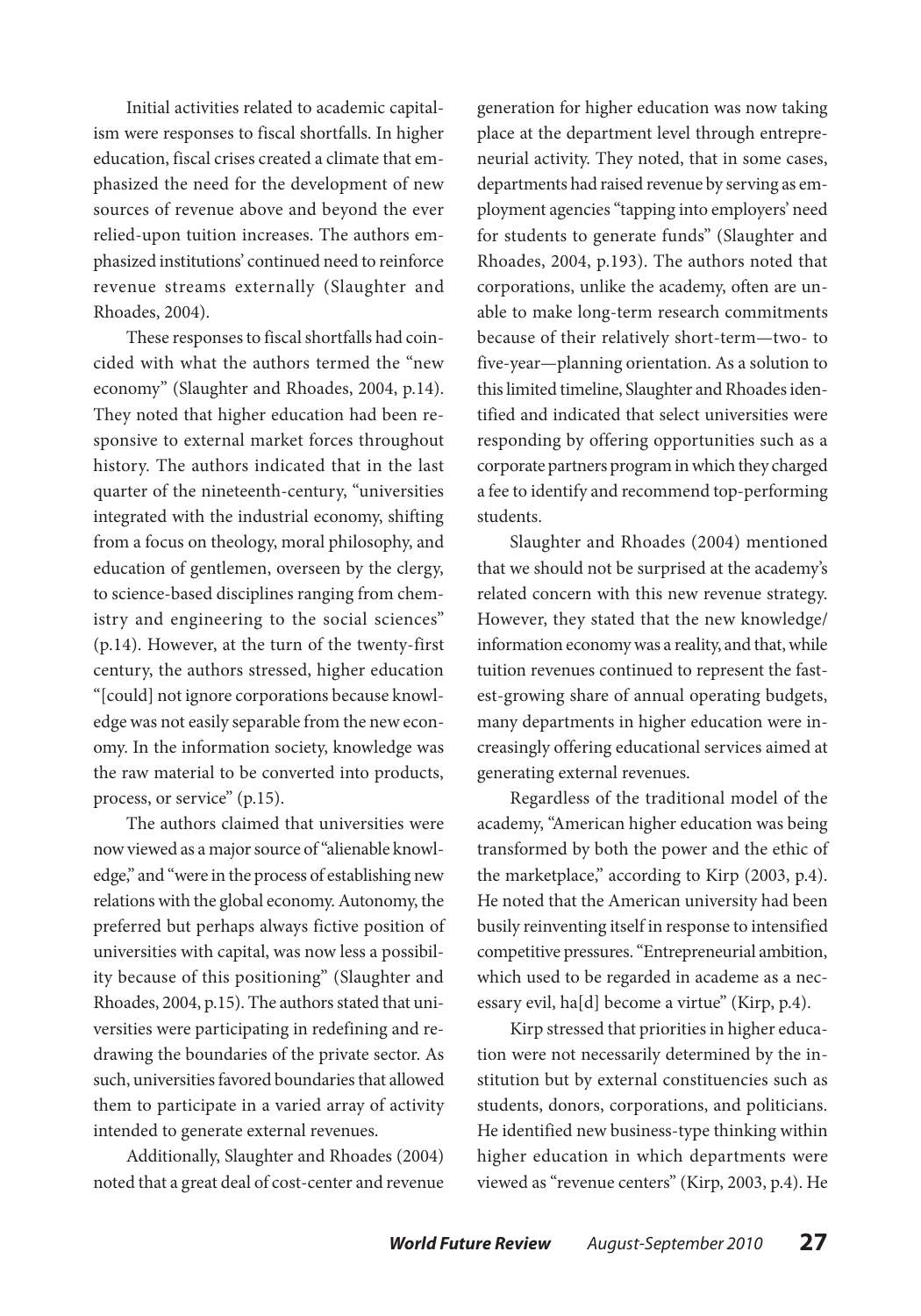highlighted the *Atlantic Monthly* March 2002 article that examined multimillion-dollar deals between industry and higher education. Kirp stated that "disinterested inquiry" was becoming harder to achieve in higher education because universities were behaving like for-profit companies (p. 208). Kirk also addressed Derek Bok's position in his 1982 book *Beyond the Ivory Tower,* which had extolled the virtues of industry/academic partnerships, and noted that more recently Bok had adopted a somewhat different perspective on these arrangements between the academy and industry, cautioning that mounting requirements of industry demands would come at the expense of academic freedom (Kirp, 2003).

American institutions of higher education are clearly facing serious financial constraints. Kirp (2003) states the need for institutional leadership to develop a more entrepreneurial orientation toward generating revenues. Because universities today confront an overload of burdens, while being badly constrained by their traditional financial infrastructure, they must become more proactive and entrepreneurial. "If they do not," he cautions, "they will put themselves at considerable risk during the first decades of the 21st century" (p. 1). New avenues of revenue development are needed for higher education institutions. Opportunities must be identified, and cultivated.

The market environment in which higher education operates is competitive for both revenue and students. This situation presents immense challenges as well as opportunities for highereducation leader who possess the skills and can marshal the needed resources to shift their institutions' focus away from the traditional methods of revenue generation and identify new and expanding opportunities which are unique, marketable, and profitable.

Colleges and universities must take more innovative approaches toward financing. Institutions must develop resource systems that enable them to continually identify and apply fresh ideas to increase revenues.

The argument remains concerning higher education's resistance to change and the need for the developing processes to collect, analyze, and disseminate information more effectively as universities increasingly encounter threats to their operations (Hughes and White, 2005).

# **Adopting a Competitive Intelligence Framework in Higher Education**

Historically, adopting a competitive intelligence (CI) infrastructure within an academic organization has posed challenges and raised objections from both internal administrative and academic quarters. Though CI techniques have been adopted successfully within the business landscape, these methodologies have not yet gained general acceptance as an asset within the not-for-profit educational arena.

CI methodology analyzes and disseminates external information that can assist with organizational decision making and the design of strategic plans (SCIP, 2004). According to Hughes and White (2005), CI practices in corporations continue to grow at a substantial pace, and annual CI spending is estimated to be in excess of \$2 billion. However, according to Hughes and White (2005) the majority of CI activities within higher education have remained focused on developing academic programs and curricula to prepare accredited competitive professionals. CI activities within higher education have not directly impacted or benefited the higher education strategic planning process.

The emerging threats that universities now face include but are not limited to:

- Shrinking enrollment.
- Rising costs.
- Demographic changes.
- Online competition.

• Increasingly competitive fundraising environments.

• Accreditation pressures.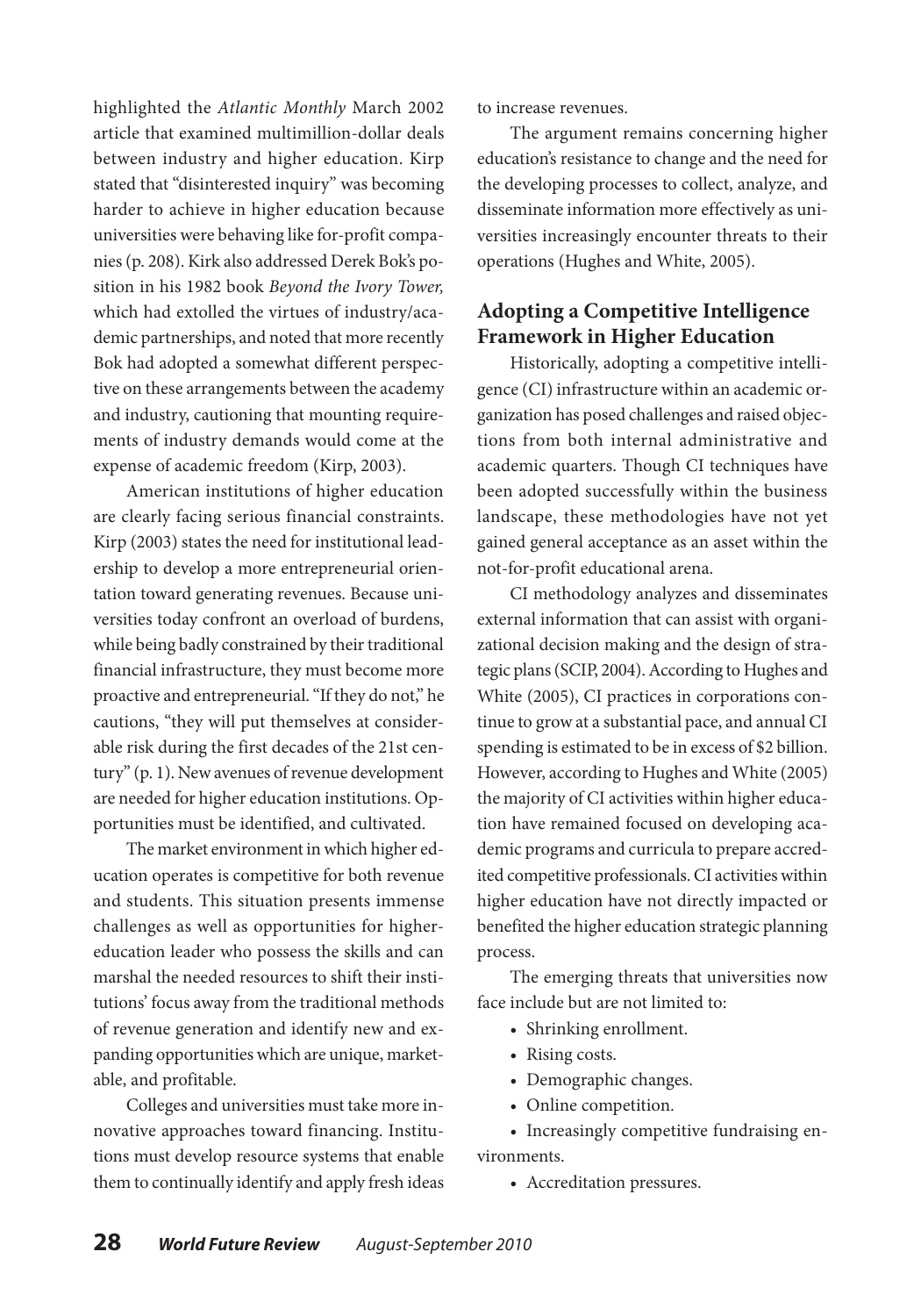• Recruiting needs.

• Decreasing state and federal funding opportunities.

Additionally, according to Hughes and White, "The uncertainty from these threats necessitates that universities place a strong emphasis on improving efficiency and effectiveness in how they structure, manage, and deliver these services to their constituents." (2005) These authors emphasize that CI activities should be part of a broader strategic planning process—one that could assist in improving ongoing oversight of multiple higher education environments through the implementation and dissemination of CI activities through departments.

While it may be assumed that CI activities could benefit a higher education institution, the basic tenants of CI may seem counterintuitive to the traditional landscape encompassing higher education's disinterested inquiry. Hughes and White state in their findings that the lack of forprofit orientation, fears of academic turf wars, general disagreement concerning competitive intelligence principles and practices and lack of resources have all contributed to limiting higher education's adoption of CI methodology.

According to Hughes and White (2005) the following techniques can be utilized to assist universities to minimize risks from competitive threats:

#### **Benchmarking**

Assessing internal practices in comparison to industry "best practices" on the basis of any one of a variety of standard organizational criteria.

### **Background Checks**

Background checks have been used extensively to minimize the possibility of hiring individuals with suspect backgrounds and placing them in positions of high responsibility. Background checks can assist a university in minimizing the likelihood of hiring an individual who might cause a university problems related to public relations.

#### **Competitor Assessment**

Competitor assessment techniques include the analysis and evaluation of operational activities of a university's competitors. These competitors include emerging institutions as well as traditional rivals. Specific institutional activities to compare could include marketing, operation, intellectual property policies, research and development, finance, information technology, and the profiling of top-level administrators. Additionally, Hughes and White suggest, universities can also analyse new processes, services, and technologies within their competitive landscape. Another useful area might be analyses of how well their competitors are dealing with legislation impacting higher education, or with regard to cost saving, and outsourcing decisions.

# **Win-Loss Analysis**

Defined as a customer service activity, winloss analysis applied to higher education could involve contacting students, donors, and alumni following a course, program, or event to determine satisfaction levels. When applied to higher education administration, Smith and Hughes note that win-loss analysis can increase student retention rates, identify more efficient fundraising methods, and better determine the effectiveness of an event.

#### **War Gaming**

According to Hughes and White (2005), war gaming is a competitive intelligence technique utilized to help an organization respond to a crisis or surprise event. This analysis involves both predicting future alternatives and determining how to respond to unexpected events. By utilizing methodology such as scenario building, contingency planning, and simulations, a university can better assess the probability of an event oc